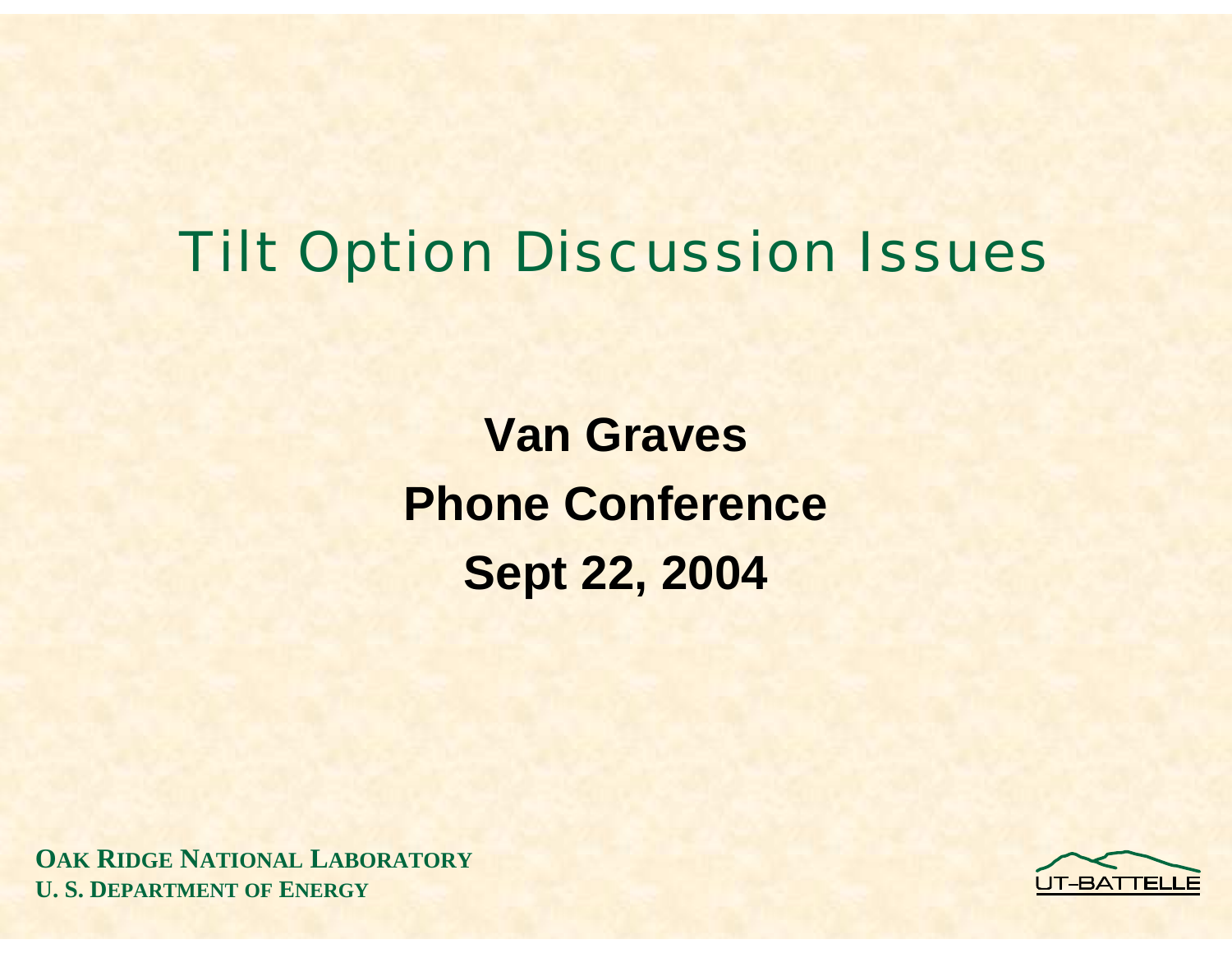## Reminders

- • **Secondary containment tube coaxial with magnet**
- **Hg flow 25 gpm – drainage will be issue**



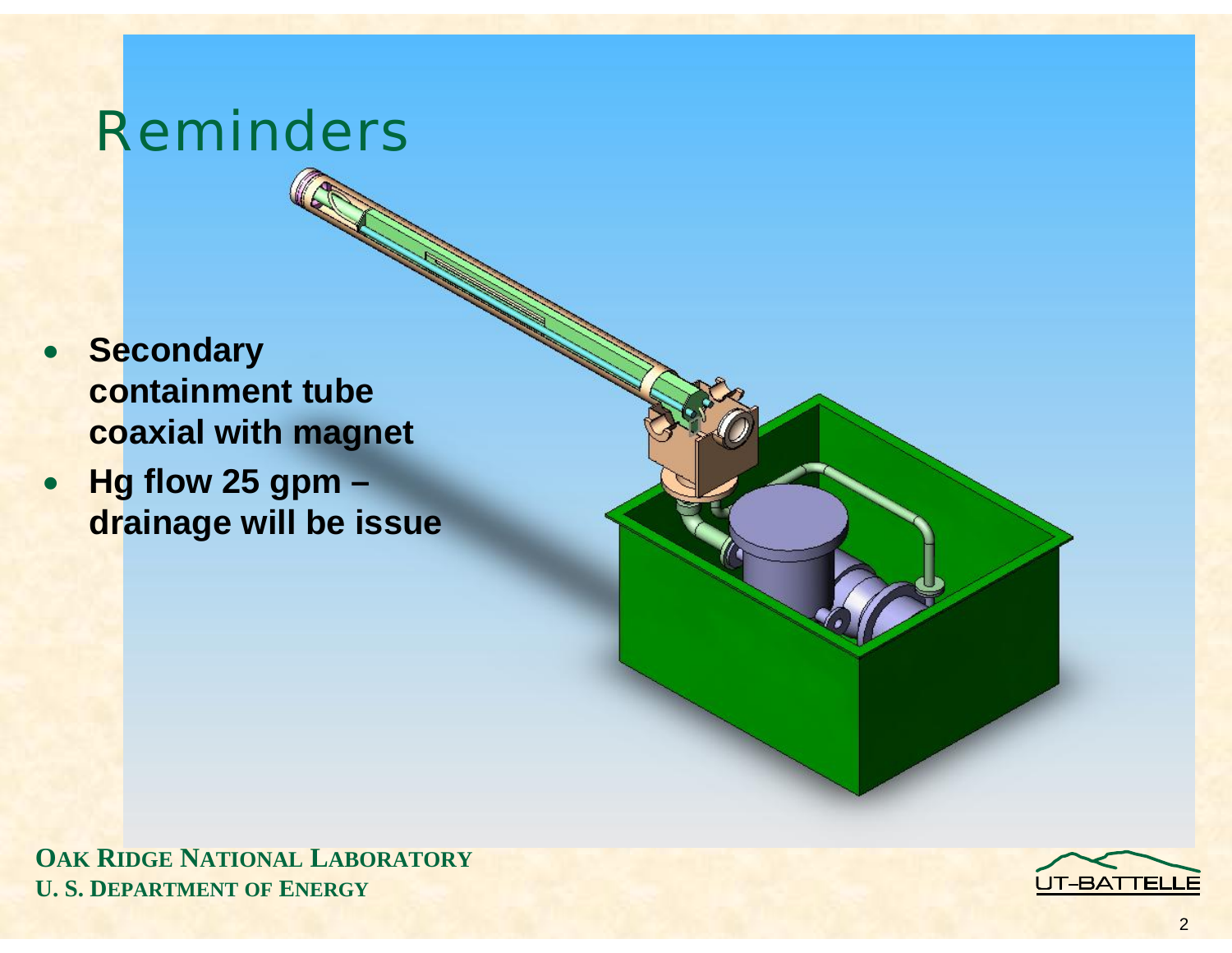# Hg Drainage

- $\bullet$  **Hg drainage provided either by tilting magnet or by sloping bottom of primary containment**
- $\bullet$  **Difficult to slope primary containment if rotated 90° from shown orientation (as discussed in K. McDonald's 9Sept paper)**

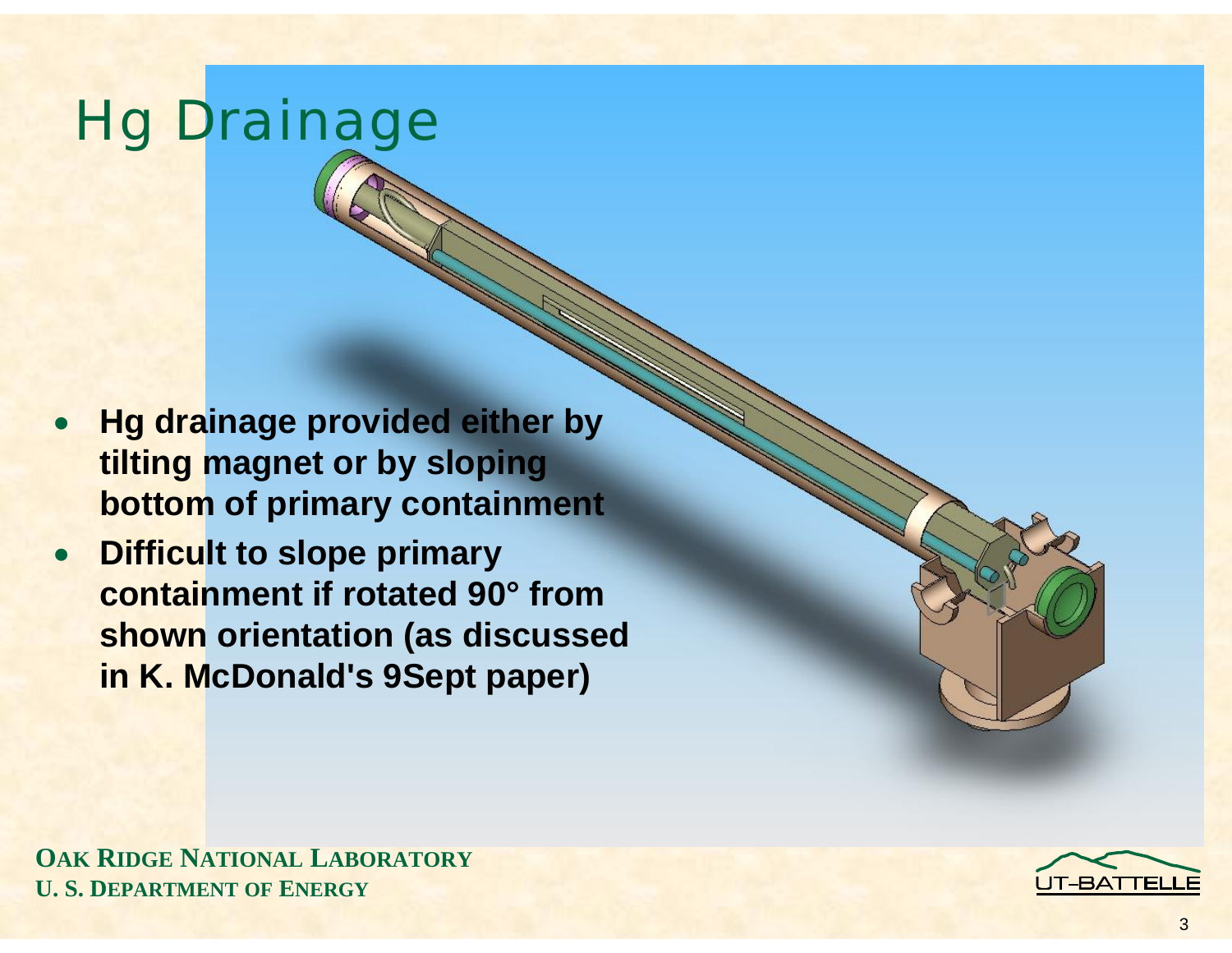# Option 4 Issues

- • **In Option 4 Hg jet cannot enter primary containment at the end**
- **Difficult to rotate primary containment about vertical axis to match Hg jet flow plane**
- • **Hg jet entering from side as shown would affect optical path**
- • **Hg jet flow plane should contain magnet axis Beam**

#### **Secondary**

Primary

Hg Jet



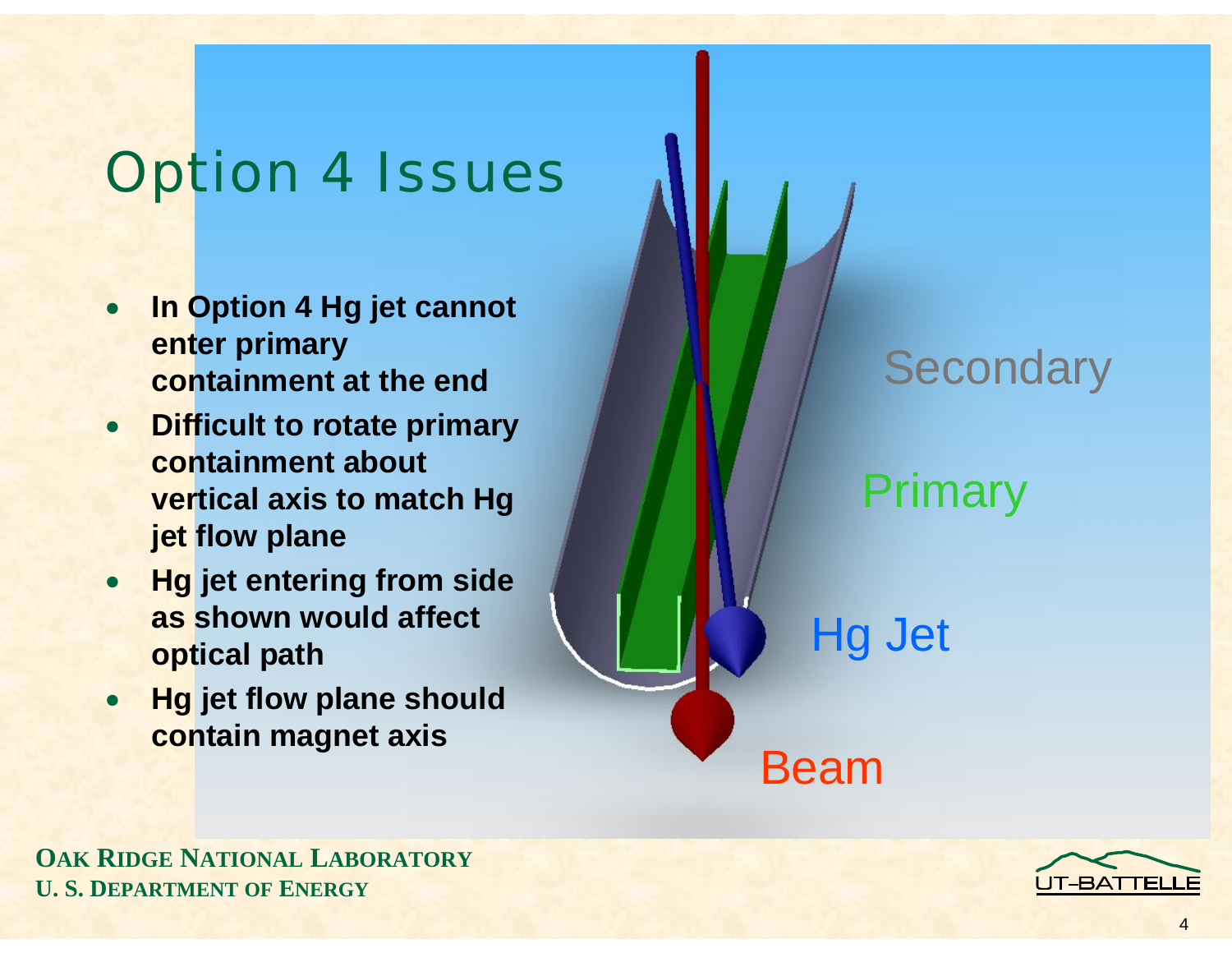# Primary Containment Constraints

 $\Omega$ 

65.00

- • **Primary containment has small, nonsquare cross section**
	- − **Want long dimension in Hg jet flow plane**

5.00

• **Rotating about beam axis may cause drainage and optics problems**